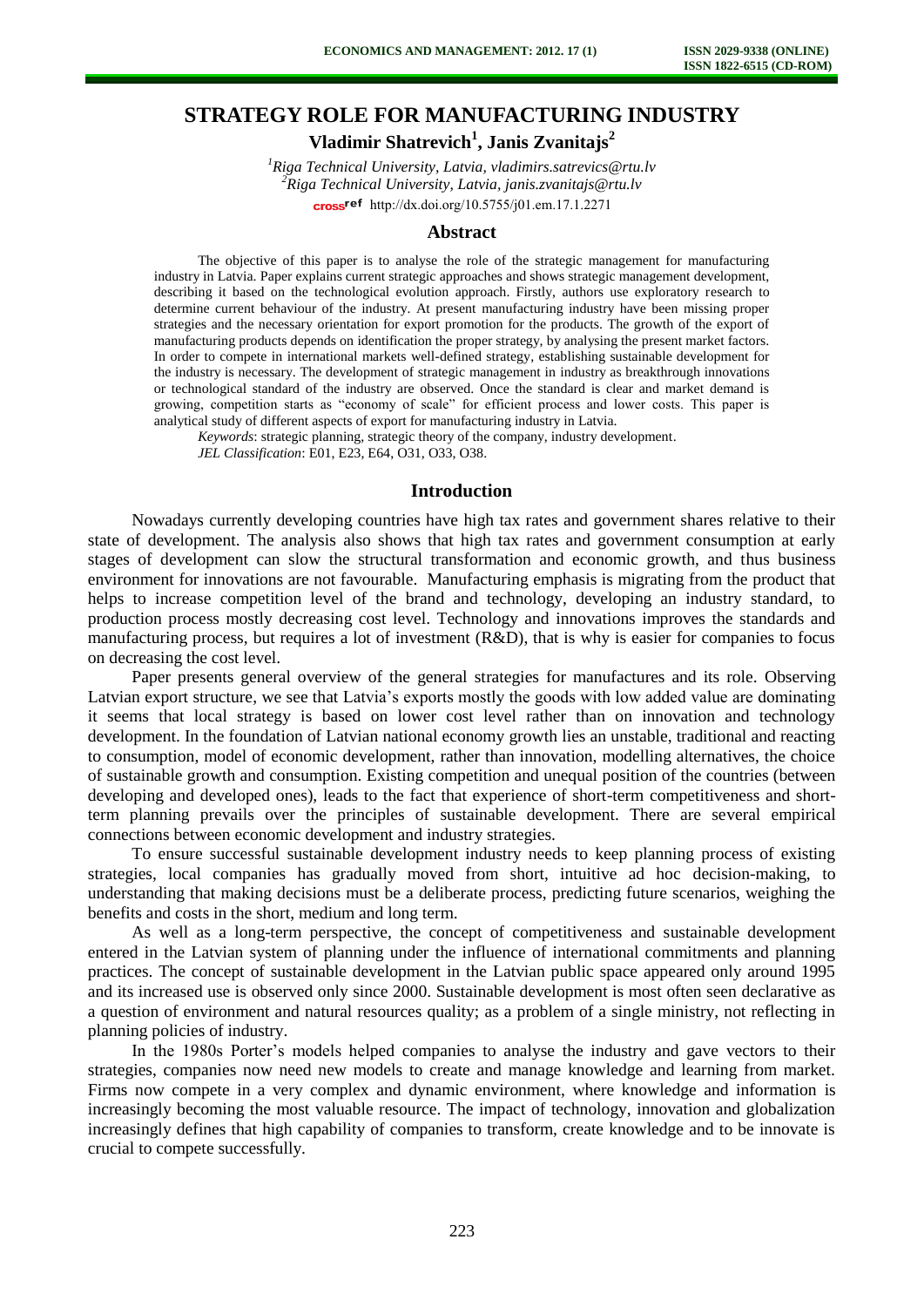## **Development of strategy role**

The first industrial revolution started intense competition among industrial companies but, companies did not have much individual influence on competitive results. Adam Smith describes market forces as an "invisible hand" that is beyond the control of individual companies. The small and medium industrial and manufacturing companies that were established required little or no formal planning or strategy in the modern sense.

Nowadays is widespread agreement among scientists that development of the company is a multidimensional system, with economic, political, and social aspects, and that the different dimensions of development are interconnected with one another in complex ways. The fact that these different dimensions have influences on one another would suggest that companies need to integrate economic, political, and social approaches, and to think strategically about how to achieve their goals.

After improved access to solid capital and credit, mass markets and globalisation encouraged largescale investment to use economies of scale in production and economies of scope in distribution. Adam Smith's "economies of scales" gave to large companies lot of resources for planning, new approach for running businesses Alfred D. Chandler, Jr., has termed the "visible hand" of professional managers. New type of companies began to emerge, the vertically integrated, multidivisional (or "M-form") corporation that made large investments in manufacturing and marketing, and in management hierarchies to coordinate those functions. Over time, the largest M-form companies managed to alter the competitive environment within their industries and even across industry lines. (A. Chandler, 1990)

Strategic thinking implies prioritization and sequencing, seeking the algorithm which is necessary or helpful to achieve goals. A strategy helped to define a clear objective, and then assesses constraints that prevent the achievement of this objective. Strategic thinking helped to find instruments how to overcame those constraints.

The need for a corporate strategy was the most important factor that helped to research new forms of company management. Alfred Sloan researched a strategy that was explicitly based on the perceived strengths and weaknesses of Ford.(A. Sloan 1963). In the 1930s, Chester Barnard, a top executive in AT&T, pointed that managers should pay especially close attention to "strategic factors" which depend on "personal or organizational action." (C.Barnard, 1968)

Harvard Business School, founded in 1908, was one of the first to present the idea that managers should be trained to think strategically and not just to act as functional administrators. Beginning in 1912, Harvard offered a required second-year course in "Business Policy," which was designed to integrate the knowledge gained in functional areas like accounting, operations, and finance, thereby giving students a broader perspective on the strategic problems faced by corporate executives. (Harvard University, 1917)

## **Need for a strategy**

War challenges involved in World War II were a strong stimulus to strategic thinking. The problem of allocating poor resources across the entire economy in wartime led to many innovations in management science. New operations research techniques (e.g., linear programming) were devised, which opened the way for the use of quantitative analysis in formal strategic planning. In 1944, John von Neumann and Oskar Morgenstern published their classic work, The Theory of Games and Economic Behavior. World War II stimulated the use of strategic thinking to guide management decisions. Peter Drucker argued that "management is not just passive, adaptive behavior; it means taking action to make the desired results come to pass." He noted that economic theory had long treated markets as impersonal forces, beyond the control of individual entrepreneurs and organizations. But in the age of M-form corporations, managing "implies responsibility for attempting to shape the economic environment, for planning, initiating and carrying through changes in that economic environment, for constantly pushing back the limitations of economic circumstances on the enterprise's freedom of action." (P.Drucker, 1954) This insight became the base for business strategy—that by using formal planning, a company could get some positive control over market forces.

In the early 1950s, George Albert Smith Jr., and C. Roland Christensen, were analysing the company's strategy matching its competitive environment. (G.Smith, 1951) In the late 1950s, Kenneth Andrews, built continued this approach by arguing that "every business organization, every subunit of organization, and even every individual need to have a clearly defined set of purposes or goals which keeps it moving in a deliberately chosen direction and prevents its drifting in undesired directions." (K.Andrews, 1971)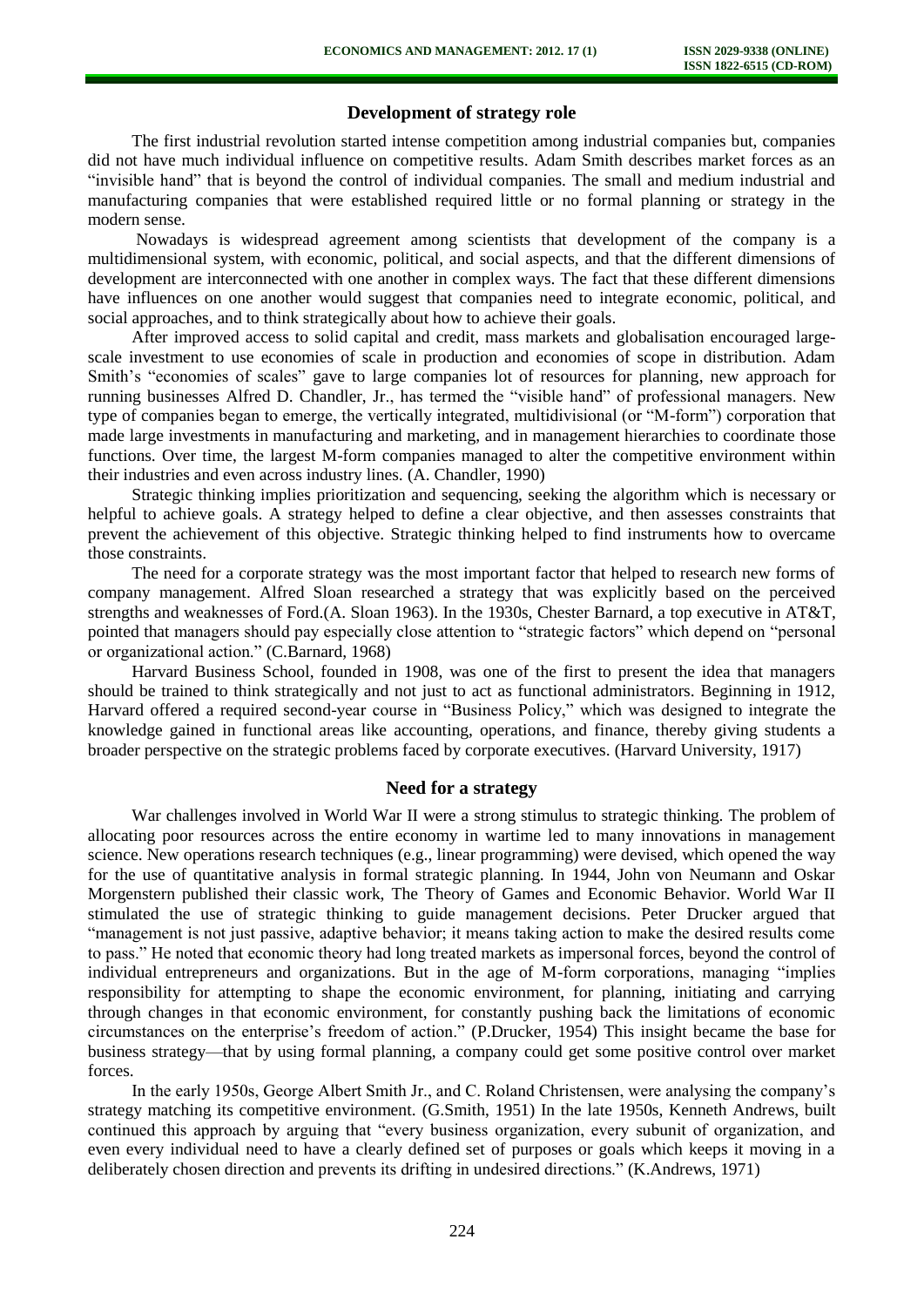These conclusions were backed by company cases that Andrews prepared on Swiss watchmakers, which uncovered significant differences in performance associated with different strategies for competing in that industry. (E.Learned et al, 1961) This format of combining industry notes with empirical results in company cases, became the norm in Harvard's Business Policy course. Later Kenneth Andrews put these elements together in the "The Concept of Corporate Strategy". This framework gave birth for a SWOT analysis that was a major step forward in bringing explicitly competitive thinking to answer the questions of strategy thinking.

### **Technological changes**

In the 1960s, diversification and technological changes increased the complexity of the strategic situations that many companies faced, and double their need for more sophisticated measures that could be used to evaluate and compare many different types of businesses. Corporations turned elsewhere to satisfy their craving for standardized approaches to strategy making. (A. Bandenburger et al, 1996) To solve these problems, strategists had to decide what aspects of the company were "enduring and unchanging over relatively long periods of time" and "those that are necessarily more responsive to changes in the marketplace and the pressures of other environmental forces." This distinction was crucial because "the *strategic* decision is concerned with the long-term development of the enterprise" (emphasis added). (K. Andrews, 1971) When strategy choices were analyzed from a long-range perspective, the idea of "distinctive competence" took on added importance because of the risks involved in most long-run investments.

In a classic 1960 article, "Marketing Myopia," Theodore Levitt argued that when companies fail, "it usually means that the product fails to adapt to the constantly changing patterns of consumer needs and tastes, to new and modified marketing institutions and practices, or to product developments in complementary industries."(T.Levitt, 1960)

Another scientist Ansoff defined the common thread as a company's "mission" or its commitment to exploit an existing need in the market as a whole. Ansoff noted that for a company to maintain its strategic focus, Ansoff suggested the following categories for defining the common thread in its business/corporate strategy: Ansoff's Product/Mission Matrix.(I.Ansoff, 1965) Ansoff and others also focused on translating the logic built into the SWOT framework into a series of concrete questions that needed to be answered in the development of strategies.(M.Porter, 1982)

### **Increasing the role of strategy for manufacturing industry**

The 1960s and early 1970s were the rise of a number of strategy consulting practices. In particular, the Boston Consulting Group (BCG), founded in 1963, had a major impact on the field by applying quantitative research to problems of business and corporate strategy. (B. Henderson, 1984) Bruce Henderson (the founder) was utterly convinced that economic theory would someday lead to a set of universal rules for strategy. As he explained, "in most firms strategy tends to be intuitive and based upon traditional patterns of behavior which have been successful in the past." However, "in growth industries or in a changing environment, this kind of strategy is rarely adequate. The accelerating rate of change is producing a business world in which customary managerial habits and organization are increasingly inadequate." (B. Henderson, 1979a)

BCG came to be known as a "strategy boutique" because early on, its business was largely based, directly or indirectly, on a single concept: the experience curve. Given that decision making is necessarily a complex process, the most useful "frame of reference is the concept. Conceptual thinking is the skeleton or the framework on which all other choices are sorted out." (B. Henderson, 1979b) As BCG consultants studied manufacturing industries, analyzing why "one competitor outperforms another". They were searching for rules to be successful, and they relate to the impact of accumulated experience on competitors' costs, industry prices and the interrelation between the two."(Boston Consulting Group) Bruce Henderson defined that with the experience curve, "the stability of competitive relationships should be predictable, the value of market share change should be calculable, and the effects of growth rate should also be calculable." The strategic implication of the experience curve, according to BCG, was that for a given product segment, "the producer…who has made the most units should have the lowest costs and the highest profits."(P.Conley, 1970) By the early 1970s, the experience curve had led to another "powerful oversimplification" by BCG: the so-called "Growth-Share Matrix", which was the first use of what came to be known as "portfolio analysis." Later, another, more quantitative approach to portfolio planning was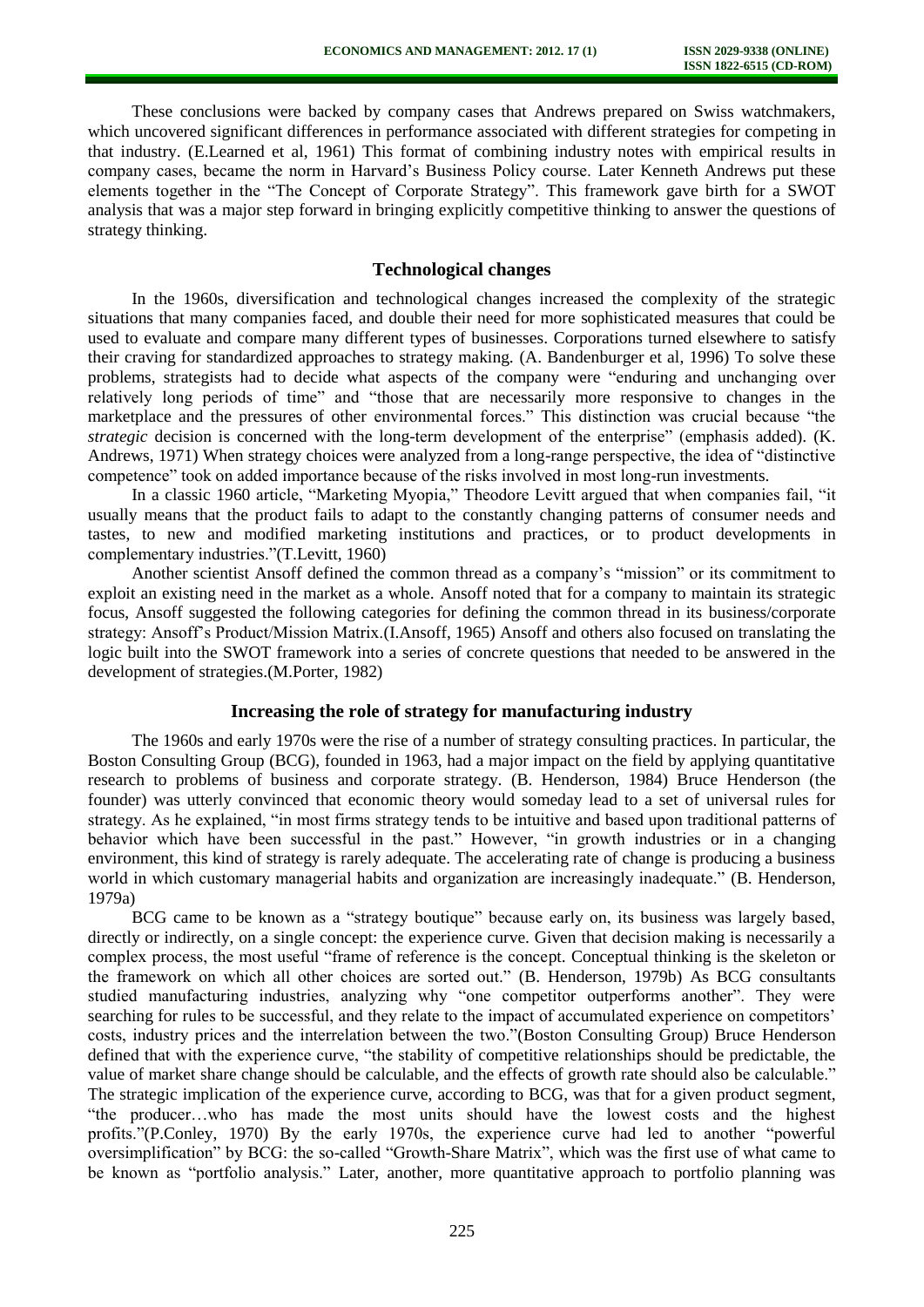developed under the flag of the "Profit Impact of Market Strategies" (PIMS) program. It was thought that with such approaches, "strategic thinking was appropriately pushed down to managers closer to the particular industry and its competitive conditions."(F.Gluck, 1979)

Another problem was pointed by William Abernathy and Kenneth Wayne, which argued that "the consequence of intensively pursuing a cost-minimization strategy is a reduced ability to make innovative changes and to respond to those introduced by competitors." This means, that very popular strategy amongst manufacturing industries in many developing countries has its limits. Abernathy and Wayne pointed to the case of Henry Ford, whose obsession with lowering costs had left him vulnerable to Alfred Sloan's strategy of product innovation in the car business.

This research stated for mixing up different sources of cost reduction with very different strategic implications. Gluck and his colleagues sought to loosen some of the constraints imposed by mechanistic approaches by proposing that successful companies' strategies progress through four basic stages that involve grappling with increasing levels of dynamism, multidimensionality and uncertainty and that therefore become less amenable to routine quantitative analysis.(W.Abernathy&K.Wayne, 1974) (Figure 1)



**Figure 1.** Four phases of strategy

Robert Hayes and William Abernathy also pointed that new principles of management, despite their sophistication and widespread usefulness, encourage a preference of long-term development of technological competitiveness rather than short-term cost reduction.(R.Hayes&W.Abernathy, 1980)

These studies and others have led to Competitive Strategy framework. Joe Bain, advanced the research program of uncovering general relationships between industry structure and performance through empirical work focused on a limited number of structural variables— most notably, in two studies published in the 1950s. The first study found that the profitability of manufacturing industries in which the eight largest competitors accounted for more than 70% of sales was nearly twice that of industries with eight-firm concentration ratios less than 70%.(J.Boe, 1951) Bain identified three basic barriers to entry: (1) an absolute cost advantage by an established firm (an enforceable patent, for instance), (2) a significant degree of product differentiation, and (3) economies of scale. In 1980, Michael Porter continued this framework by his book, Competitive Strategy, framework for the structural analysis of industry attractiveness. The biggest conceptual advance, was one proposed in the mid-1990s by two strategists concerned with game theory, Adam Brandenburger and Barry Nalebuff, who argued that the process of creating value in the marketplace involved "four types of players—customers, suppliers, competitors, and complementors." (A.Brandenburg&B.Nalebuff, 1996) Since then competitive position vs industry attractiveness has been of great interest to business strategists. (Figure 2)



**Figure 2.** Two basic dimensions of strategy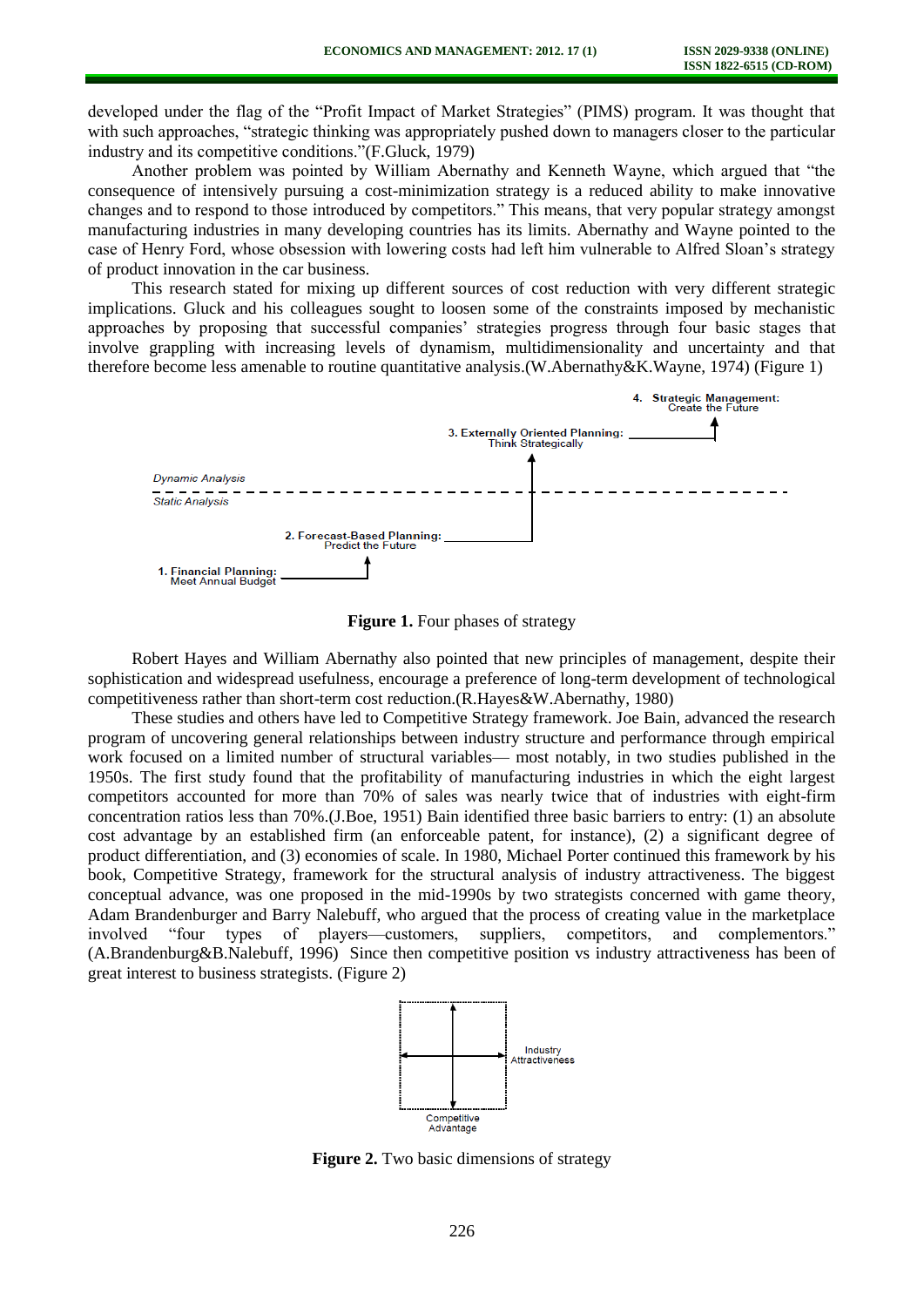Porter's 1985 book, Competitive Advantage, suggested analyzing cost and differentiation via the "value chain"(M.Porter).

## **Dynamic nature of strategy** *vs* **sustainability**

In the late 1980s and early 1990s, both academics and consultants started to find answer to the dynamic question of how businesses might create *and* sustain competitive advantage in the presence of many competitors and dynamic environment. Published in the Harvard Business Review in 1988, Stalk argued that "Today the leading edge of competition is the combination of fast response and increasing variety. Companies without these advantages are slipping into commodity-like competition, where customers buy mainly on price."(G.Stalk, 1988) For some, such as Stalk himself, the lesson from this and similar episodes was that there were no sustainable advantages: that "Strategy can never be a constant. . . . Strategy is and always has been a moving target."(G.Stalk, 1993) Taking dynamic capabilities also implies that one of the things that is most strategic about the firm is "the way things are done in the firm, or what might be referred to as its 'routines,' or patterns of current practice and learning."(J.Gao&B.Pratima, 2006)

And finally an approach to thinking about the dynamics of competition in the past 20 years, societal demands on companies to address social and environmental problems have increased significantly (Margolis & Walsh, 2003). Accordingly, companies engaged in corporate social responsibility (CSR) and environmental management must deal with diverse stakeholder expectations. To date, the academic literature has largely focused on business performance and sustainability at the firm or industry level (Bansal & Gao, 2006; King & Lenox, 2000). However "firms alone cannot become sustainable in an economic, environmental and social sense as they merely contribute to more sustainable patterns of production and consumption within society" (Roome, 2006). Despite the growing awareness of the systemic nature of our sustainability problems, empirical research that examines the strategic practices of business to structurally change the way societal systems operate in order to address persistent environmental and social problems is not well developed (Porter, 2006, Starik & Marcus, 2000).

After overviewing series of literature authors present strategy model which explains the role of different strategies for manufacturing industry according to income level. (Figure 3) It is also important to understand the performance and profit output implementing these strategies.



**Figure 3.** Model of Strategy role for manufacturing industry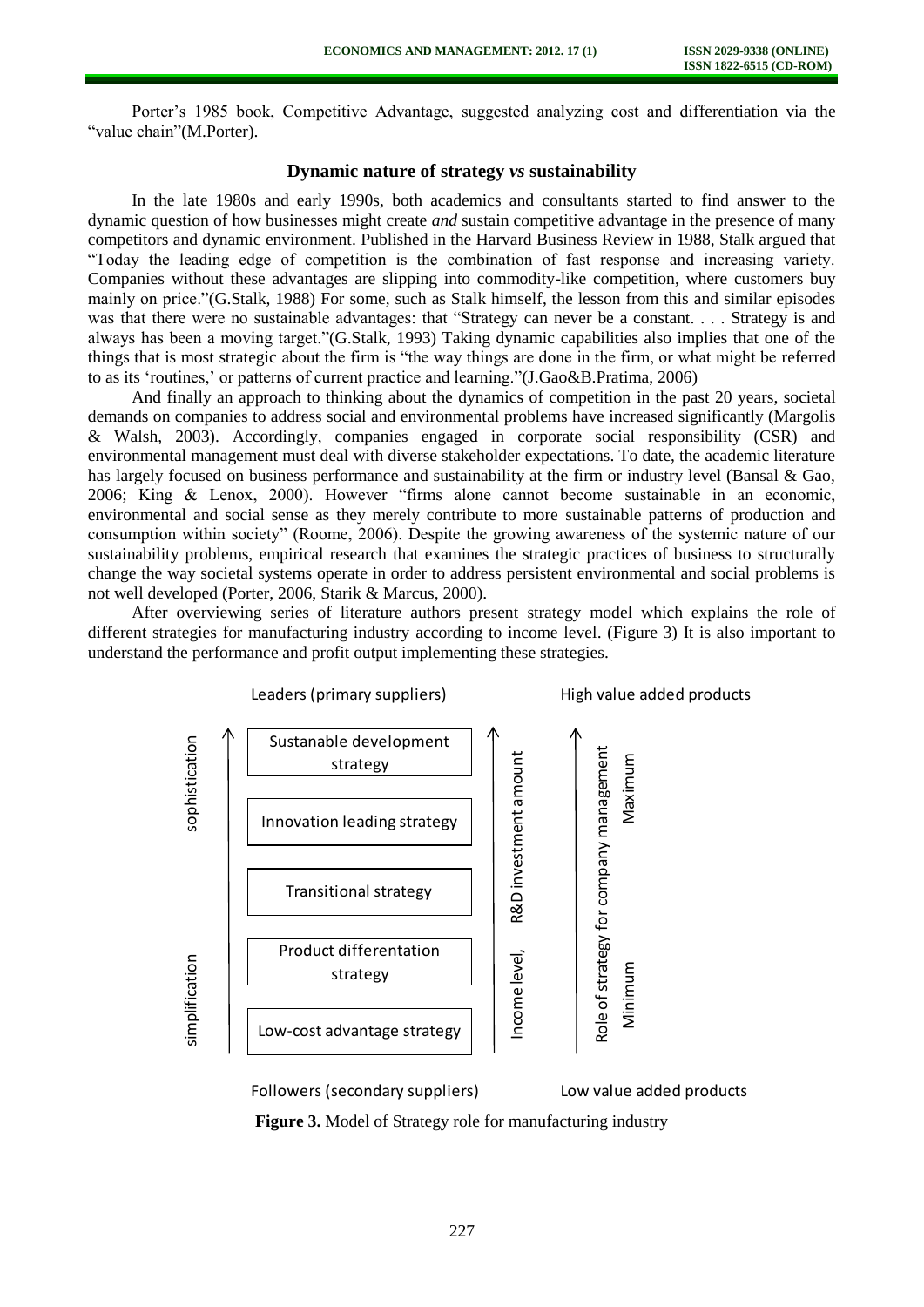## **Conclusions**

Our findings provide insights into how firms become leaders and successful in innovative and dynamic environment. We provide a new perspective on strategic business development in correlation with the development of modern sustainable systems, which shifts the simplification and low value added products to sustainability and sophisticated innovation and sustainable development strategies.

A new era in strategic management was generated by the idea of competitive advantages based on core competencies and resources. Over time, the increasing attention given to intangible and invisible assets has emphasized the role of new sources of competitive advantages. The growing role technological advantage represented in strategic management, as technological cycles become shorter and innovation becomes critical for survival, contributions in strategic management require a renewed integration of their perspectives and a closer connection with the business world.

Sustainability issues are too complex and interconnected to be managed by small and medium companies. Usually only large companies could afford such complex and sophisticated strategy system.

As such, we argue to focus for government and company`s management on evolutionary mechanisms, for small and medium companies growing from low value added products to more larger and more valuable company in creating a more sustainable system. In industry, breakthrough innovations, or technological discontinuities, initiate eras that end when a dominant design, or standard of the industry, starts an era of incremental change. The emphasis on product that helps in developing an industry standard is replaced by an emphasis on process. Once the standard is set by industry`s leaders, as demand grows in amount and sophistication, there is for efficient processes that satisfy this demand at increasingly lower costs which usually involves secondary suppliers. This cycle is dominating while process technology improves the current standards innovated by leaders, a seemingly passive product technology evolution is already giving birth to the next technological discontinuity. The theories and concepts of strategic management in fact follow evolutionary cycles that explain alternating emphasis on process or content research as well as shifts of attention, first to the environment, then to the firm, now to new paradigms explains Farjoun's conclusion that 'mechanistic (*content*) models and ideas are losing their potency, while organic (*process*) ideas have not gone far enough to renew them or to provide an alternative and more current perspective'. (Farjoun, 2002)

Whereas in the 1980s Porter's models helped firms analyze the industry and streamline their strategies, firms now need new strategic models to create and preserve knowledge and learning. Companies now compete in a complex and dynamic environment transformed by instant information, where knowledge is increasingly becoming the most valuable and competitive resource and advantage. The impact of technology and globalization increasingly affecting on capability of firms to acquire information, create knowledge and innovate that is essential to competing successfully. The current trends of strategic management will in the future stress individual and organizational capabilities to learn and innovate. (Huff 2000; Rynes *et al.* 2001).

We analyse the role of strategy for manufacturing industry based on hypothesis that growing role of strategy and its sophistication for specific company could led to a better performance. This research is currently in the data-gathering stage. The sectors we are examining are in metal manufacturing. We are starting from the innovations themselves and then moving to more general levels of analysis, that is to the industry and national levels. Our concern is to characterize the evolutional pattern of strategy and innovation. The question is of how quickly a government and companies adapts to a changing competitive environment we leave. We expect that the findings of strategy evolution will indicate that the company's behaviour is in correlation with strategy company implements when managing innovation and transformation and role of strategy within company. In particular, we are concerned with how local companies manage and implement strategy evolution. The findings at this stage indicate that despite the increasingly international nature of R&D and globalisation, partly due to the rise of taxes and complexity of modern strategies, national companies continue to implement more simple low-cost strategy and to maintain secondary supplier`s role.

#### **References**

<sup>1.</sup> Adam M. Brandenburger, Michael E. Porter and Nicolaj Siggelkow. (1996) Competition and Strategy: The Emergence of a Field. Harvard Business School, pp. 3-4.